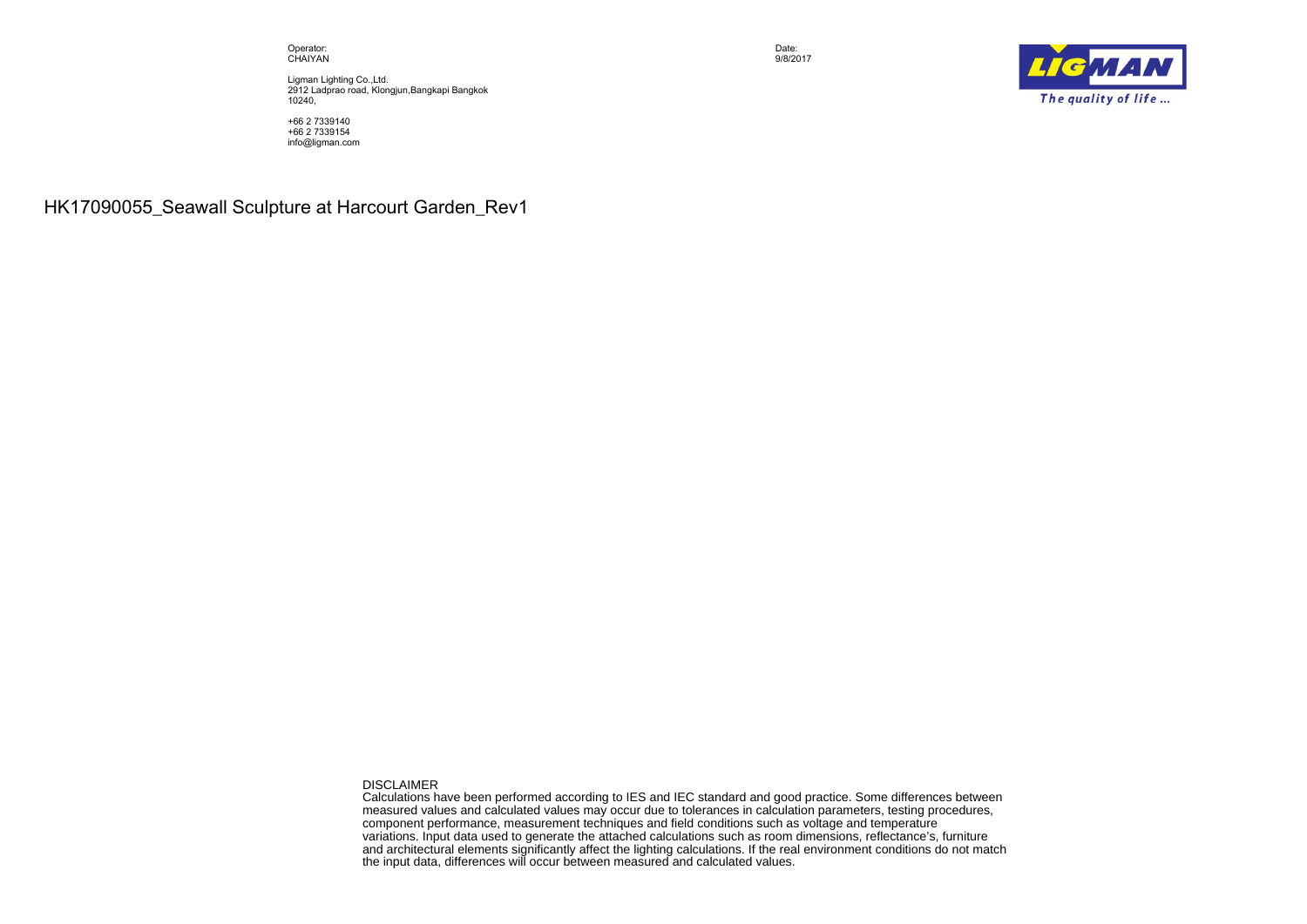HK17090055\_Seawall Sculpture at Harcourt Garden\_Rev1 / Table of contents



#### Table of contents

| HK17090055_Seawall Sculpture at Harcourt Garden_Rev1 |  |
|------------------------------------------------------|--|
|                                                      |  |
| Views                                                |  |
| Site                                                 |  |
|                                                      |  |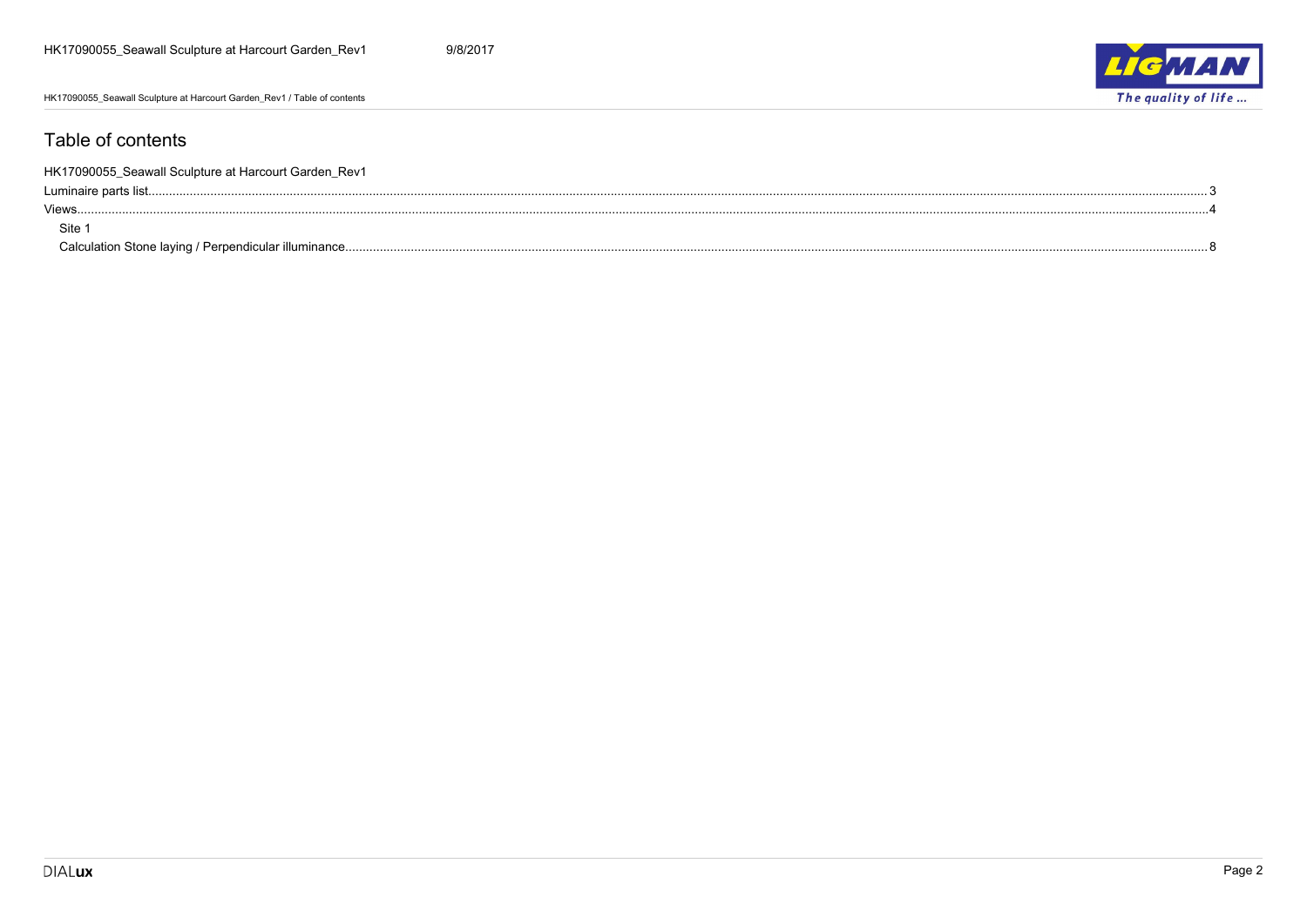

### <span id="page-2-0"></span>**HK17090055\_Seawall Sculpture at Harcourt Garden\_Rev1**

| Quantity | Luminaire (Luminous emittance)                                                                                                                                                                                                                                                                                   |    |  |
|----------|------------------------------------------------------------------------------------------------------------------------------------------------------------------------------------------------------------------------------------------------------------------------------------------------------------------|----|--|
| 4        | Ligman Lighting Co., Ltd. - JE-20011-M-W40 Jet Cluster column projectors LED<br>Light emission 1, 2 and 3<br>Fitting: 1xJE-20011-M-W40<br>Absolute photometry<br>Luminaire luminous flux: 3091 lm<br>Power: 39.0 W<br>Luminous efficacy: 79.3 lm/W<br>Colourimetric data<br>1xJE-20011-M-W40: CCT 3783 K, CRI 84 | O. |  |

Total lamp luminous flux: 37092 lm, Total luminaire luminous flux: 37092 lm, Total Load: 468.0 W, Luminous efficacy: 79.3 lm/W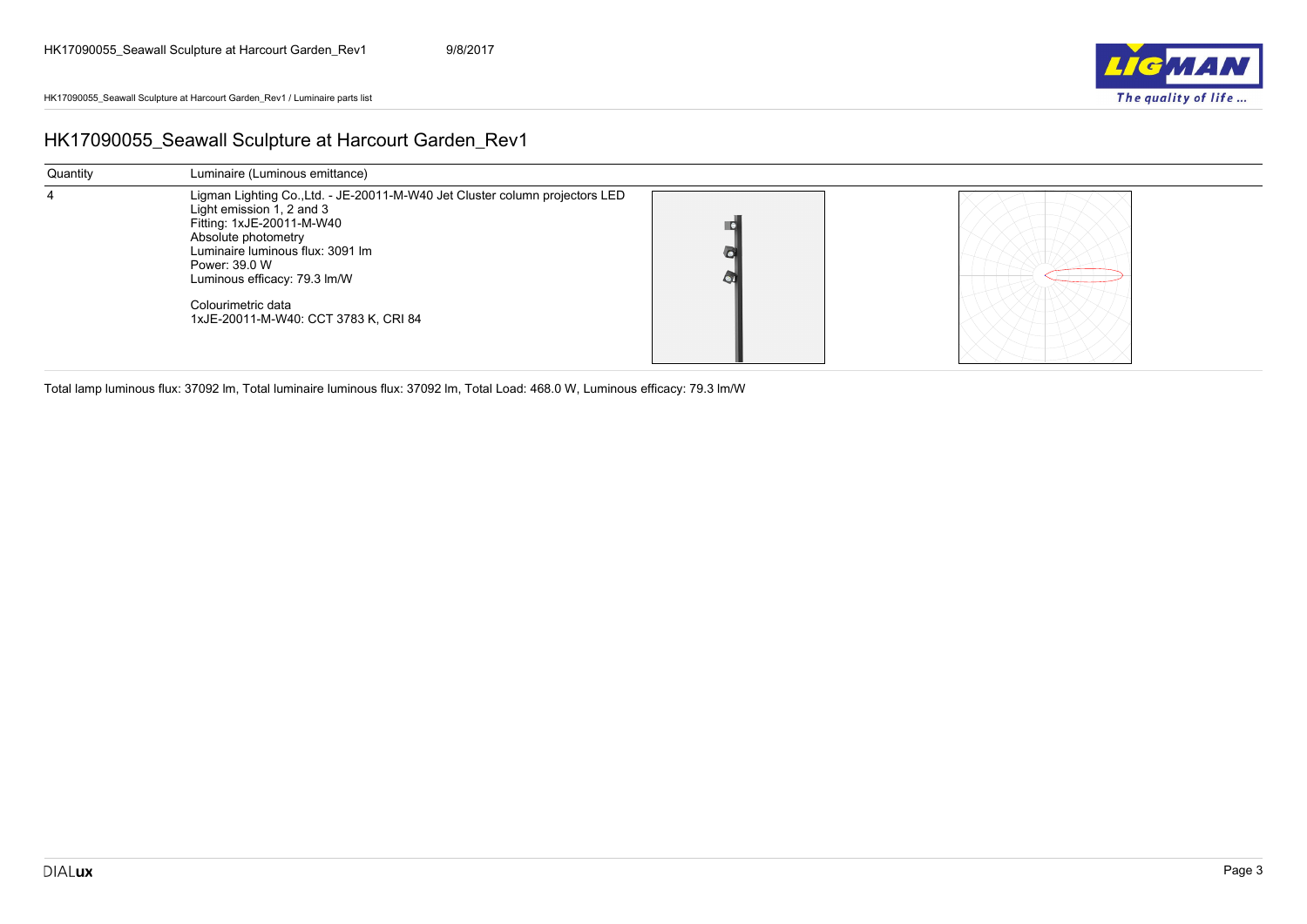HK17090055\_Seawall Sculpture at Harcourt Garden\_Rev1 / Views



# <span id="page-3-0"></span>**HK17090055\_Seawall Sculpture at Harcourt Garden\_Rev1**

#### **3D Render 01**

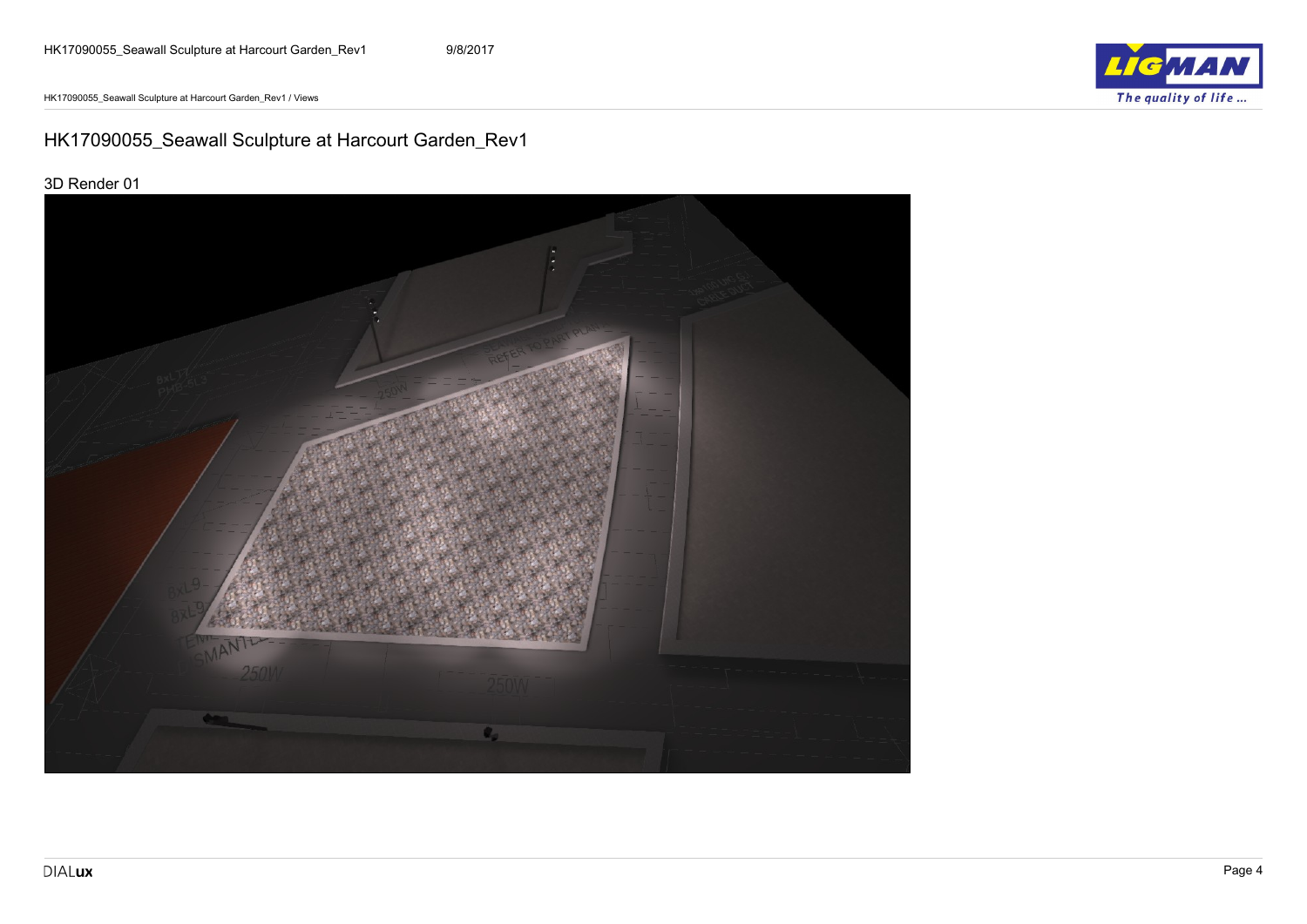$LIC$ The quality of life...

HK17090055\_Seawall Sculpture at Harcourt Garden\_Rev1 / Views

#### **3D Render 02**

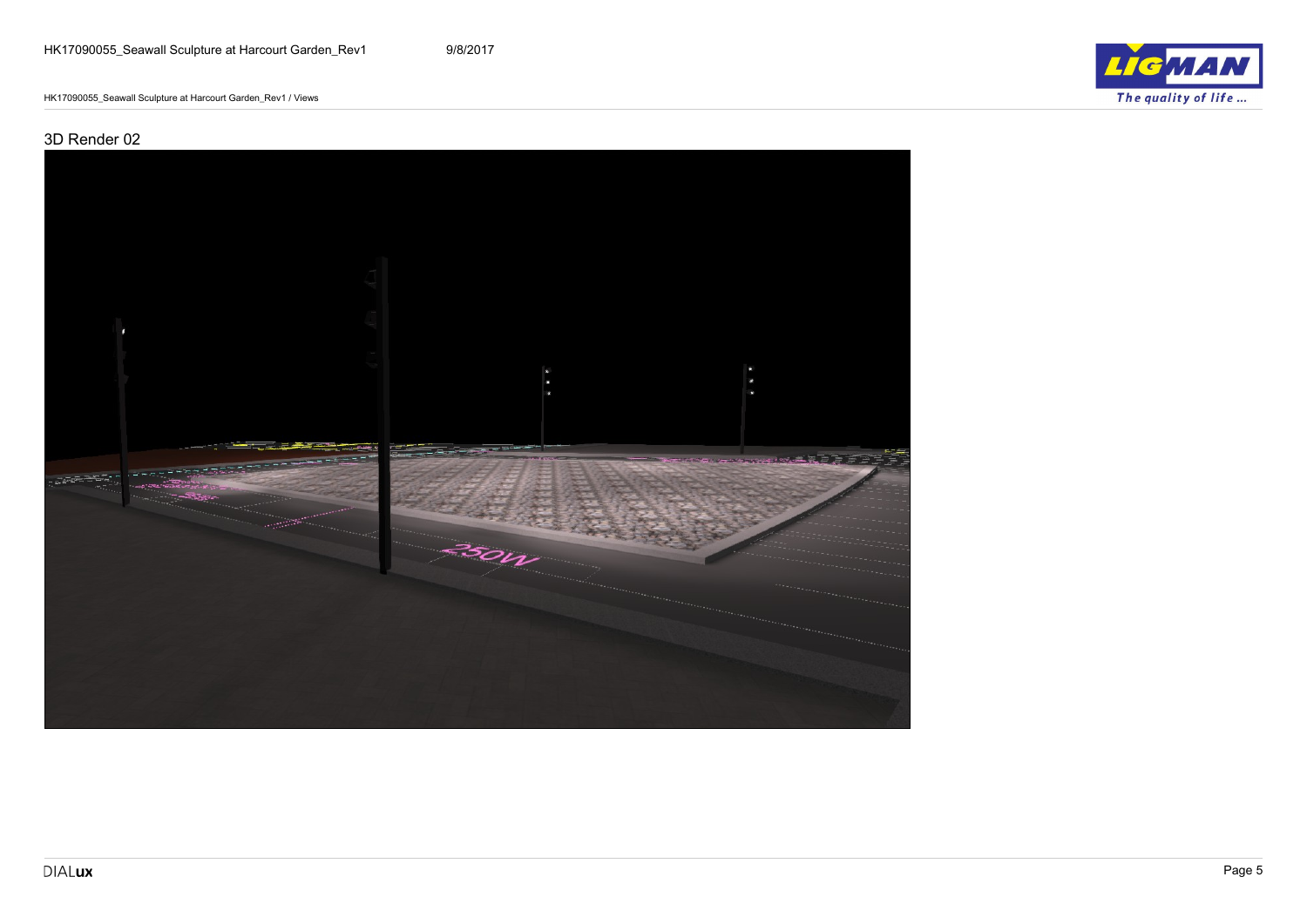$\epsilon$ The quality of life...

HK17090055\_Seawall Sculpture at Harcourt Garden\_Rev1 / Views

### **3D False color 01, Illuminance values in [lx]**

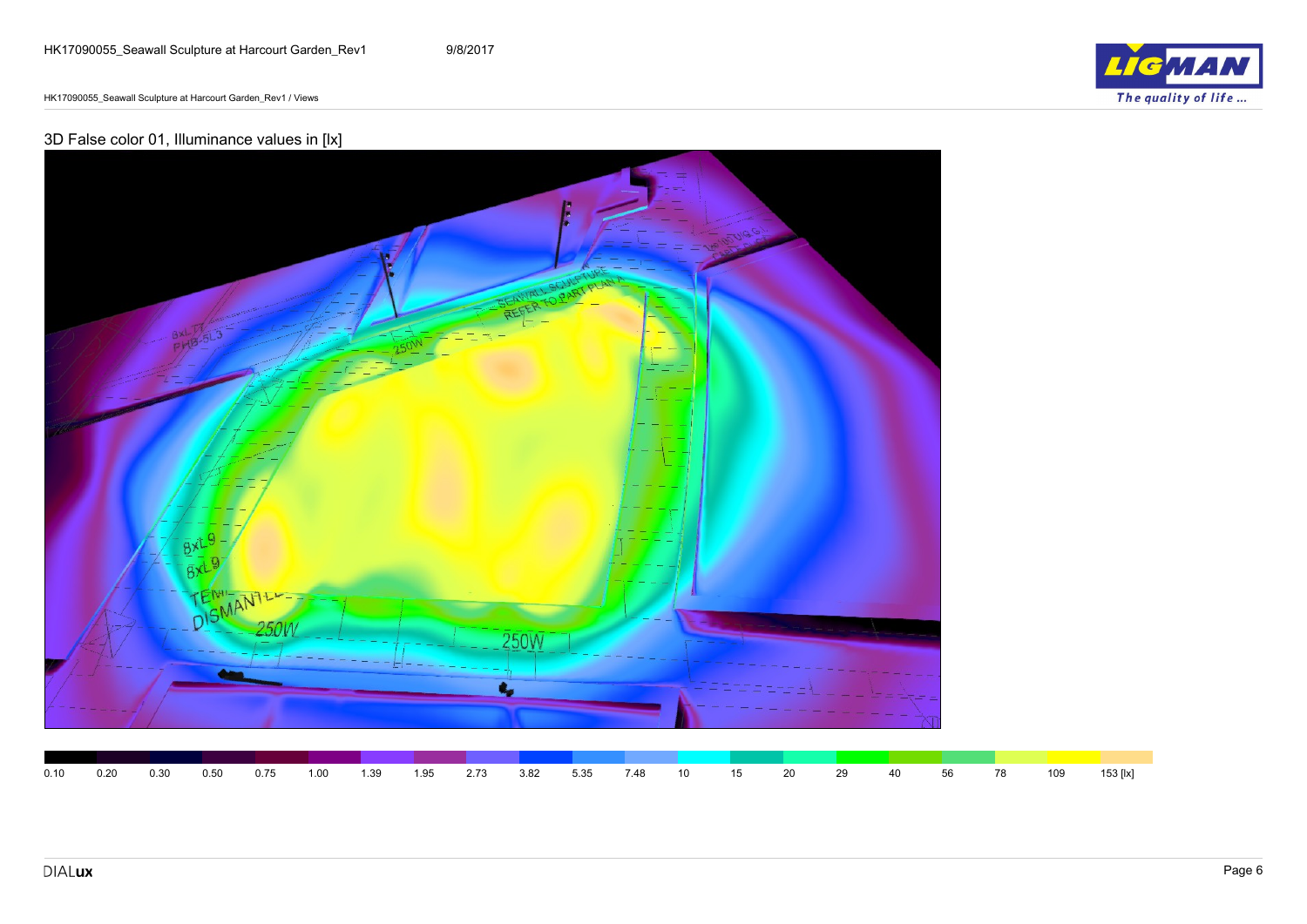HK17090055\_Seawall Sculpture at Harcourt Garden\_Rev1 / Views

### **3D False color 02, Illuminance values in [lx]**



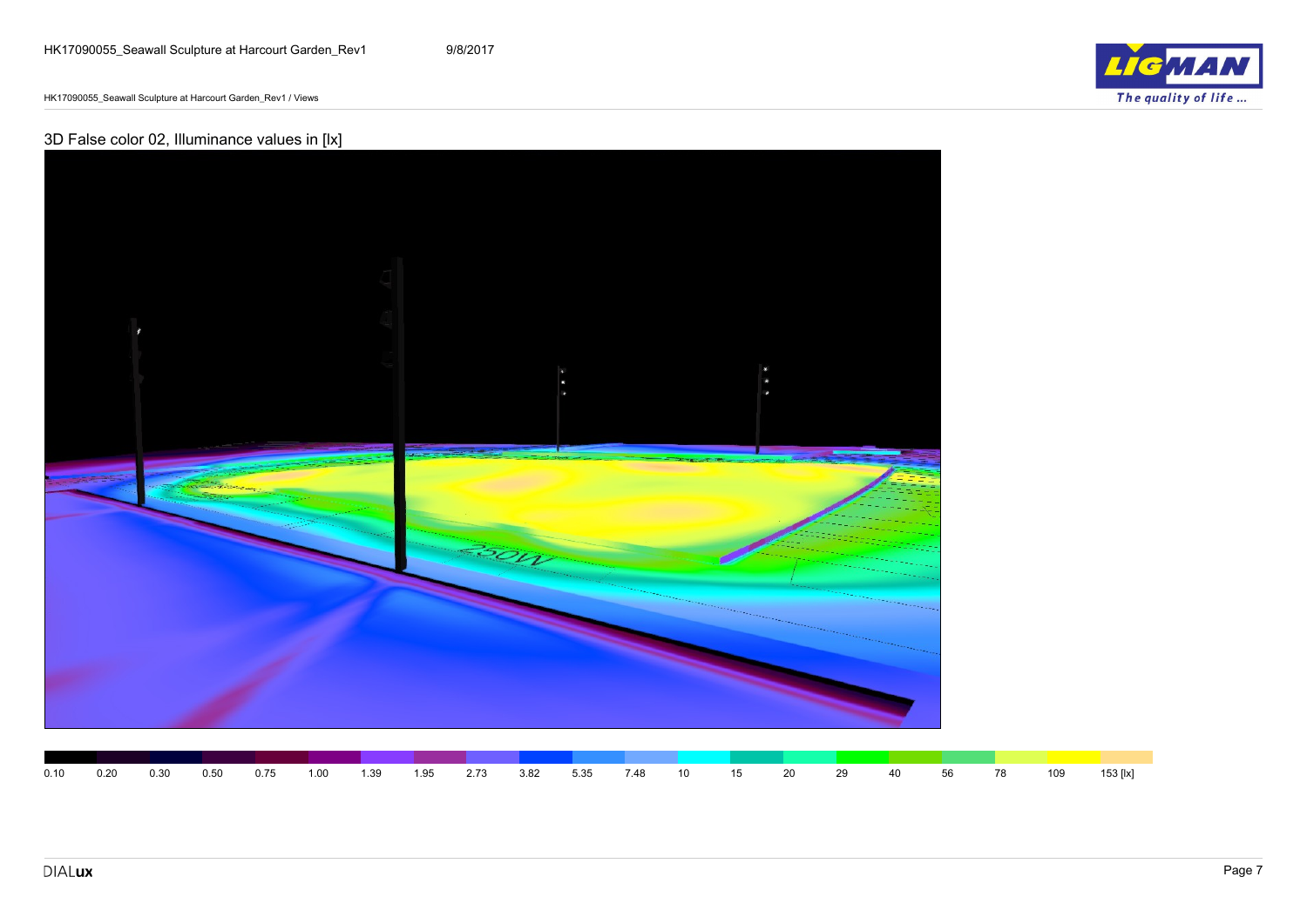Site 1 / Calculation Stone laying / Perpendicular illuminance



## <span id="page-7-0"></span>**Calculation Stone laying / Perpendicular illuminance**



و. ا

|    | Tilt / Rotation              |
|----|------------------------------|
|    | $20^\circ$ / $35^\circ$      |
| -2 | $20^\circ$ / $5^\circ$       |
|    | $27^{\circ}$ / 45 $^{\circ}$ |

| ∍<br>ΈB | Tilt / Rotation              |
|---------|------------------------------|
|         | $25^\circ$ / $20^\circ$      |
|         | $23^{\circ}$ / 10 $^{\circ}$ |
|         | $25^\circ$ / $45^\circ$      |

| Tilt / Rotation         |
|-------------------------|
| $25^\circ$ / $20^\circ$ |
| 15° / 10°               |
| $20^\circ$ / $35^\circ$ |

| $PT-D$ | <b>Tilt / Rotation</b>       |
|--------|------------------------------|
| L-1    | $20^{\circ}$ / $20^{\circ}$  |
| $L-2$  | $20^{\circ}$ / 15 $^{\circ}$ |
| ١.     | $25^\circ$ / $25^\circ$      |

Maintenance factor: 0.80

**Calculation Stone laying: Perpendicular illuminance (Grid) Light scene: Light scene 1** Average: 100 lx, Min: 67.7 lx, Max: 152 lx, Min/average: 0.68, Min/max: 0.45

Height: 0.100 m